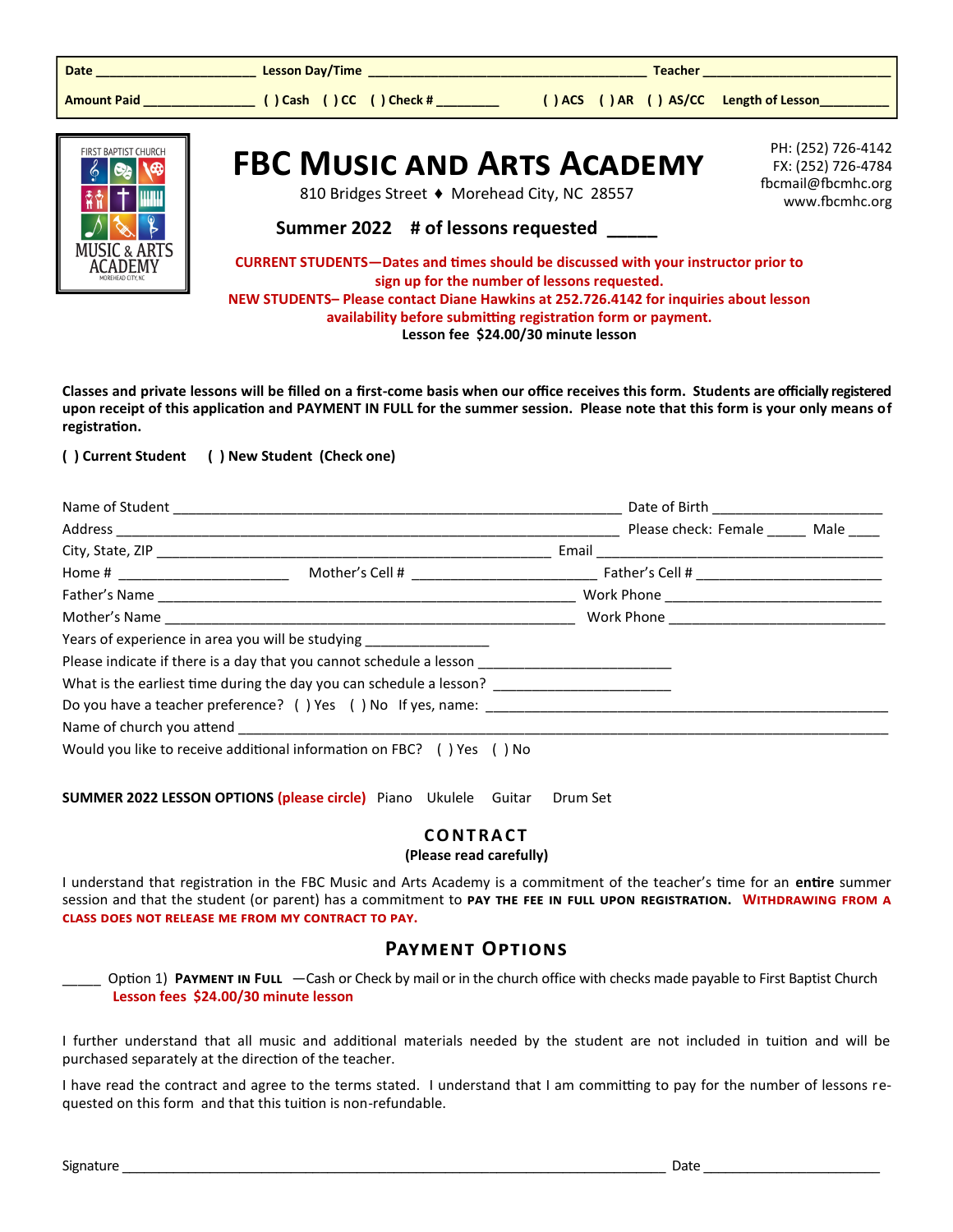### **KEEP THIS SHEET FOR YOUR INFORMATION**

Payment schedule for Spring 2016 14-Week semester (February-May) (Classes will not meet the week of March 28-April 2)

|                                             |                                   | <b>CREDIT OR DEBIT CARD WILL BE CHARGED ON</b> |                                     |                                     |                            |
|---------------------------------------------|-----------------------------------|------------------------------------------------|-------------------------------------|-------------------------------------|----------------------------|
| <b>TYPE OF LESSON</b>                       | <b>TOTAL AMOUNT</b><br><b>DUE</b> | <b>AMOUNT DUE</b><br><b>FEBRUARY 1</b>         | <b>AMOUNT DUE</b><br><b>MARCH 1</b> | <b>AMOUNT DUE</b><br><b>APRIL 1</b> | <b>AMOUNT DUE</b><br>MAY 1 |
| Kindermusik Group Lessons                   |                                   |                                                |                                     |                                     |                            |
| Village                                     | \$220.00                          | \$5.00                                         | \$55.00                             | \$5.00                              | \$5.00                     |
| Our Time                                    | \$205.00                          | \$ 51.25                                       | \$ 51.25                            | \$51.25                             | \$ 51.25                   |
| Imagine That                                | \$220.00                          | \$5.00                                         | \$5.00                              | \$5.00                              | \$5.00                     |
| <b>Music Therapy Private Lessons</b>        |                                   |                                                |                                     |                                     |                            |
| 30 Minutes                                  | \$350.00                          | $$87.50 + $30**$$                              | \$87.50                             | \$87.50                             | \$87.50                    |
| 45 Minutes                                  | \$525.00                          | $$131.25 + $30**$$                             | \$131.25                            | \$131.25                            | \$131.25                   |
| <b>Private Lessons</b>                      |                                   |                                                |                                     |                                     |                            |
| 30 Minutes                                  | \$330.00                          | \$82.50                                        | \$82.50                             | \$82.50                             | \$82.50                    |
| 45 Minutes                                  | \$495.00                          | \$123.75                                       | \$123.75                            | \$123.75                            | \$123.75                   |
| 60 Minutes                                  | \$660.00                          | \$165.00                                       | \$165.00                            | \$165.00                            | \$165.00                   |
| <b>Worship Dance, Art and Choir Classes</b> |                                   |                                                |                                     |                                     |                            |
| 45 Minutes                                  | \$175.00                          | \$43.75                                        | \$43.75                             | \$43.75                             | \$43.75                    |

*\*\* A one time only \$30 assessment fee will be charged for NEW Music Therapy students. A \$20 registration fee is due with the registration form unless tuition is paid in full at the time of registration. If paid in full the registration fee is waived.*

===========================================================================================================

#### **Policies and Procedures for Spring 2016 Semester**

#### **Payment Options:**

A. Payment in Full - Cash, check, credit, or debit cards will be accepted at the time of registration.

B. Installment Plan - Only credit or debit cards will be accepted (NO Checks). The same credit or debit card used to pay the \$20 registration fee will be billed four monthly payments, (February 1, March 1, April 1 and May 1) through an automated recurring billing cycle. Payments may be made online, in the office, or over the Phone. If paying online, you may register and pay on our website at www.fbcmhc.org.

**Inclement Weather Policy:** Please read carefully. The FBC Music and Arts Academy will observe the following closing program. A. If the Carteret County Schools are closed, our program will not meet.

B. If the Carteret County Schools are on a delayed schedule, our program will operate on normal schedule.

C. Any classes missed due to a school closing will be made up at a time set by the teachers.

#### *Note: Our program will meet every week, except as noted above, regardless of school holidays or teacher workdays.*

#### **Policies concerning absences of students from class:**

- A. There will be no makeup offered when missing a group class unless it is convenient for the teacher to have the child join another class for makeup purposes.
- B. Private Lessons:
	- 1. If a student misses a lesson without prior notification to the teacher, no makeup will be offered.
	- 2. An attempt will be made to makeup a lesson **in the case of illness or family emergency** if the teacher is notified at least six hours or more prior to the lesson. It is the student's responsibility to notify the teacher if a lesson is to be missed for any reason. If the teacher cannot be reached the student should notify the Music and Arts Academy office at 726-4142. It will be best to notify the teacher directly at home since most are here only in the afternoon or early evening. Each teacher should give his or her students a home or cell phone number.
- 3. If a teacher misses a class, he or she will see that the lesson is made up before the end of the semester.
- C. Please make every effort to be on time for your lessons or classes. All of the teachers are on a very tight schedule and can only give the time allotted for each student. Please do not expect them to go beyond your lesson time of you are late getting to a lesson.